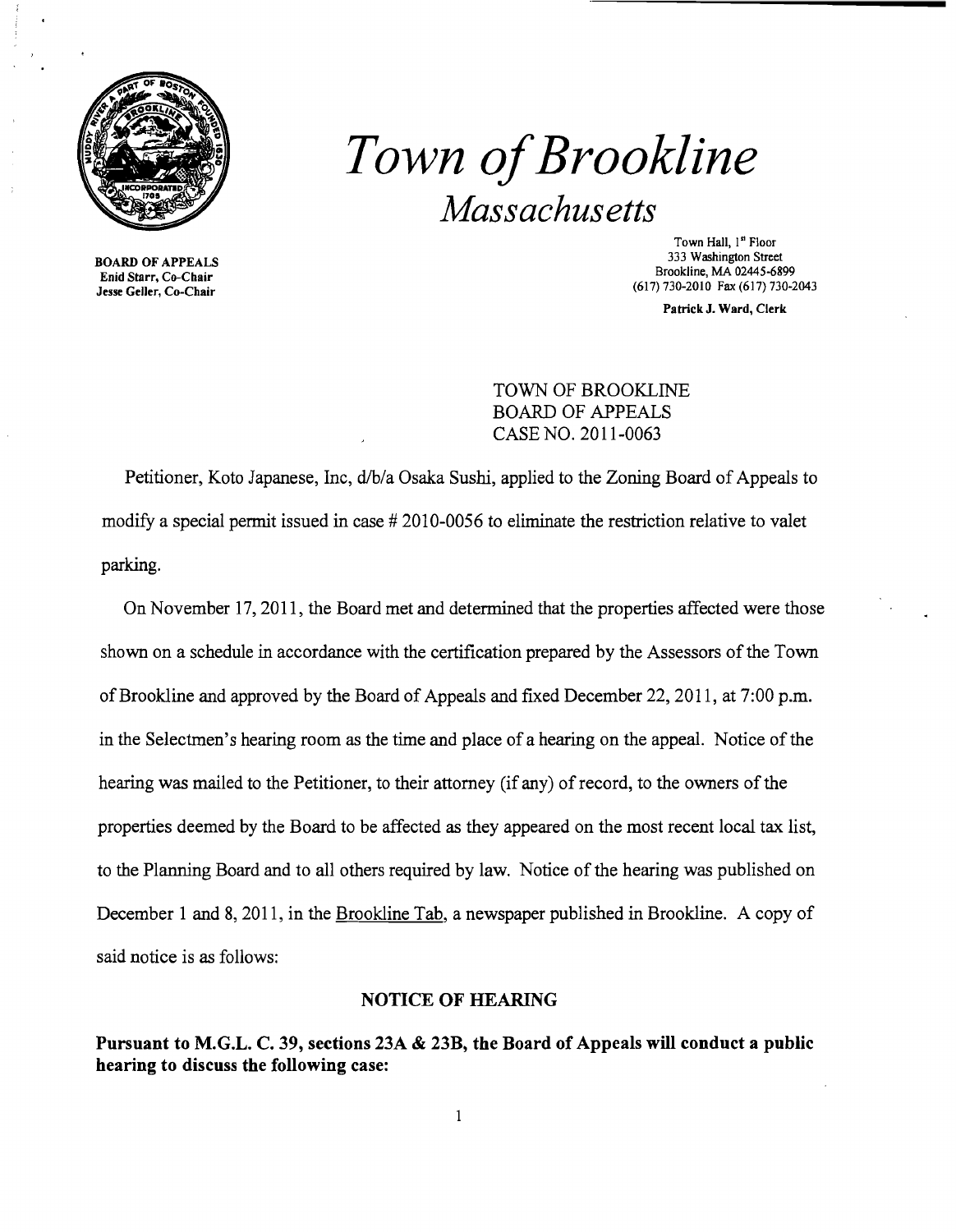Petitioner: Koto Japanese, Inc, d/b/a Osaka Sushi Owner: Koto Japanese, Inc, d/b/a Osaka Sushi Location of Premises: 14 green St Date of Hearing: December 22, 2011 Time of Hearing: 7:00 p.m. Place of Hearing: Selectmen's Hearing Room, 6<sup>th</sup> Floor

 $\frac{3}{2}$ 

A public hearing will be held for a modification of special permit to permit valet parking for restaurant at 14 GREEN ST. Said modification of Case #2010-0056 dated October 4, 2010.

Said premise located in a G-1.75 (CC) (general) business district.

*Hearings, once opened, may be continued by the Chair to a date and time certain. No further* notice will be mailed to abutters or advertised in the TAB. Questions regarding whether a hearing has been continued, or the date and time of any hearing may be directed to the Zoning *Administrator at* 617-734-2134 *or check meeting calendar* at:http://calendars.town.brookline.ma.us/MasterTownCalandar/?FormID=158.

The Town of Brookline does not discriminate on the basis of disability in admission to, access to, *or operations ofits programs, services or activities. Individuals who need auxiliary aids for effective communication in programs and services ofthe Town ofBrookline are invited to make their needs known to the ADA Coordinator, Stephen Bressler, Town of Brookline, 11 Pierce Street, Brookline,.MA 02445. Telephone:* (617) *730-2330,. TDD* (617) *730-2327.* 

#### Enid Starr Jesse Geller

At the time and place specified in the notice, this Board held a public hearing. Present at the hearing was Chairman, Mark G. Zuroff and Board Members Jonathan Book and Christopher Hussey. The case was presented by the attorney for the petitioners, Scott C. Gladstone of 1244 Boylston Street, Suite 200, Chestnut Hill, MA 02467. Attorney Gladstone's clients, the owners of the restaurant, were also in attendance.

Mr. Gladstone described the restaurant, Osaka, as hibachi style. He stated that his clients had been open for a couple months. He stated that because of business concerns, his clients would like to eliminate Board of Appeals condition #4 in Case # 2010-0056, which reads: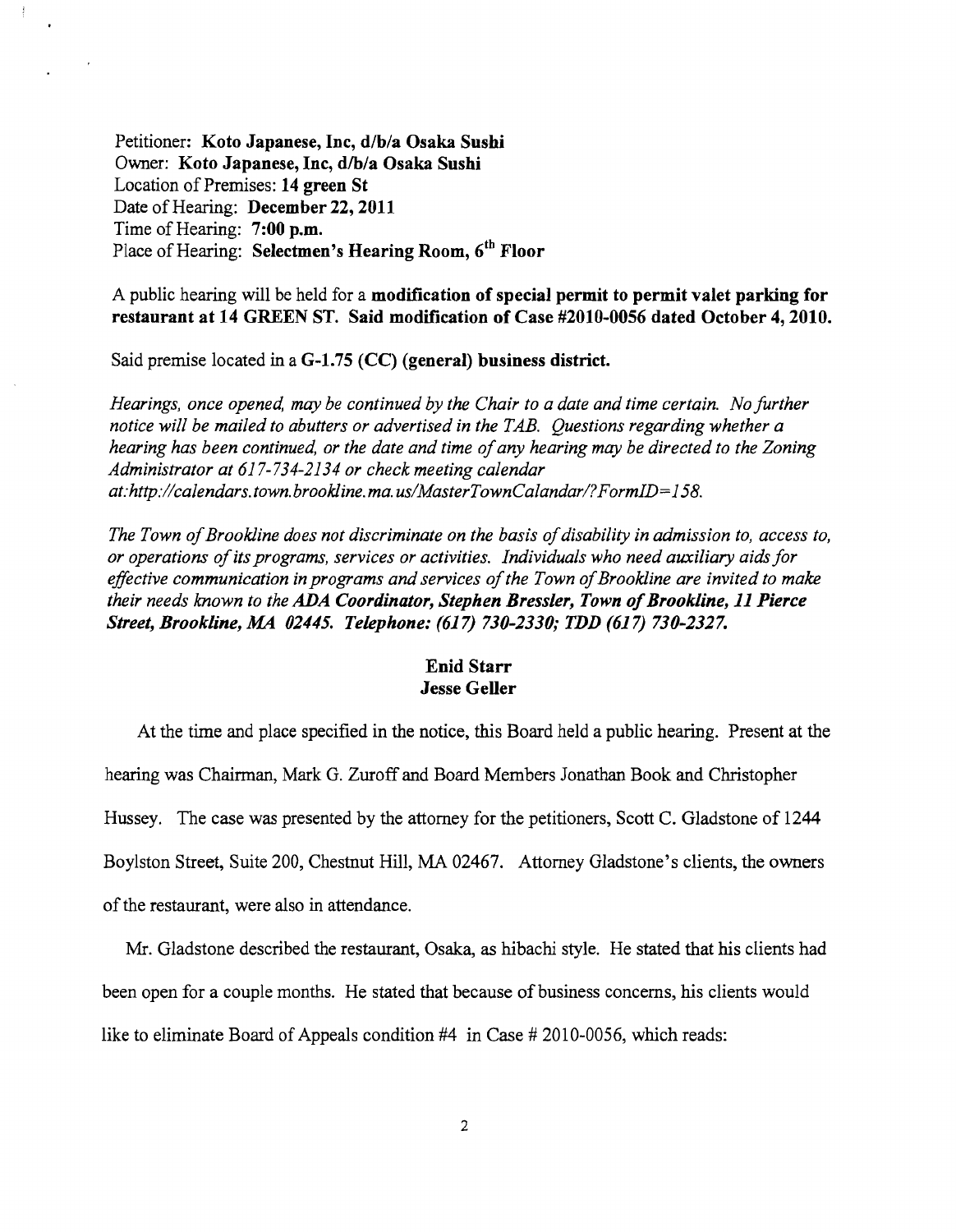### *There shall not be a valet service for this restaurant without seeking a modification of this decision by the Board of Appeals.*

Mr. Gladstone explained that his client is requesting to be allowed to offer valet parking on Friday and Saturday nights, from 6 pm to 12 am, and on Sunday and Thursday nights, from 6 pm to 11 pm. These are the times when the restaurant is very busy and parking on the street or in the public lots in Coolidge Comer may be difficult. Mr. Gladstone explained that eight parking spaces would be leased from 209 Harvard Street, a medical office building, with an open air parking license for 25 cars. Mr. Gladstone detailed the particulars of drop-off and pick-up space and the route the cars would follow from the restaurant to 209 Harvard Street and back. Mr. Gladstone, referring to a memo to the Transportation Board dated 19 December, 2011, said that the route was chosen to minimize impact to residences in the neighborhood.

The Chairman asked whether anyone in attendance wished to speak in favor of or against the proposal.

 $\mathcal{L}$ ۰.<br>ا

Lea Cohen, President of the Brookline Chamber of Commerce stated that the proposed plan would actually provide more parking availability and therefore contribute to the business vitality of Coolidge Comer. She was enthusiastic in her support of the proposal.

A resident of 51 John Street also spoke in support stating that the current owners had made the first major investment in the building in quite some time, they have been a good neighbor and the proposal would enhance their business to the benefit of all.

Polly Selkoe, Assistant Director for Regulatory Planning, said that the Planning Board supported the elimination of the condition prohibiting valet parking for the restaurant. Several other restaurants, including nearby Fugakyu, have valet parking, she said. Ms. Selkoe reported that the Planning Board concluded since a restaurant needs a license from the Transportation

3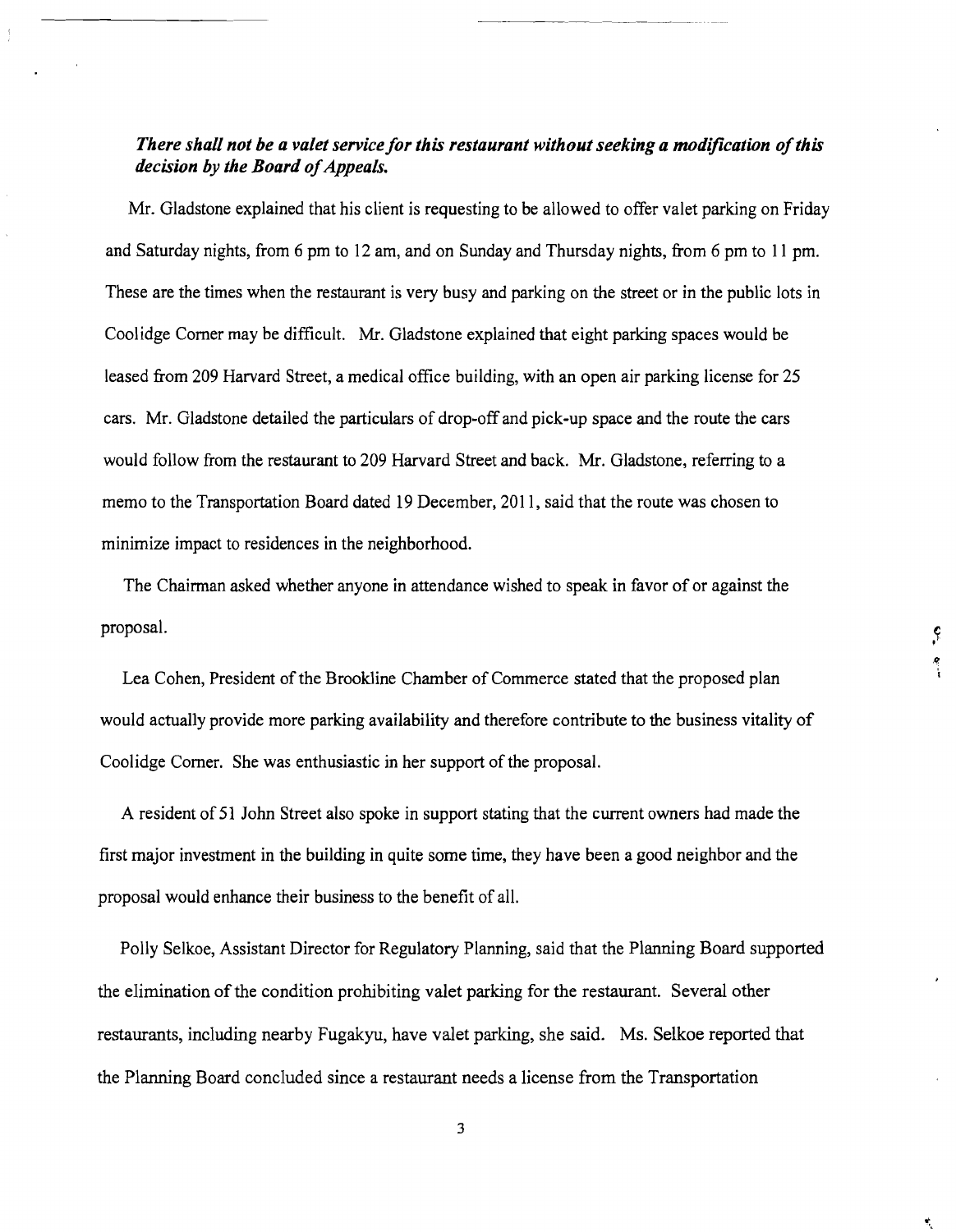Department for valet parking that it should determine whether or not valet parking at this location is safe, feasible, and won't unduly impact residential neighbors. Therefore, the Planning Board voted  $(5-1)$  to recommend the elimination of the prohibition against valet parking and to support the six month trial period suggested by the Transportation Board. Additionally, the Planning Board strongly recommends to the Transportation Department that the two metered parking spaces designated to serve the valet service be the two spaces on the opposite side of the street and west of the driveway running behind 285 Harvard Street, rather than east of the driveway, which would be in front of residential condominiums. The spaces to the west side are located more appropriately in front of a commercial business.

 $\mathbf{1}$ 

Ms. Selkoe reported that the Transportation Board met on December  $15<sup>th</sup>$ , the same night as the Planning Board, and just previous to it. The Transportation Board voted conditional approval of a valet license for a six month trial period with conditions, so that before the annual valet renewals are made in June, there is an opportunity to evaluate how the program is working and if there are any problems. The Planning Board supports this trial run.

The Chairman then called upon Michael Shepard, Building Commissioner, for the report from the Building Department. Mr. Shepard said that the Building Department had no issue with the requested modification.

The Board, having deliberated on this matter and having considered the foregoing testimony, concluded that since the licensing for valet parking is clearly within the domain of the Transportation Board, the issue is most appropriately before that Board. **Accordingly, the Board voted unanimously to modify the decision in Case # 2010-0056, by striking the condition related to valet parking, condition #4.** 

4